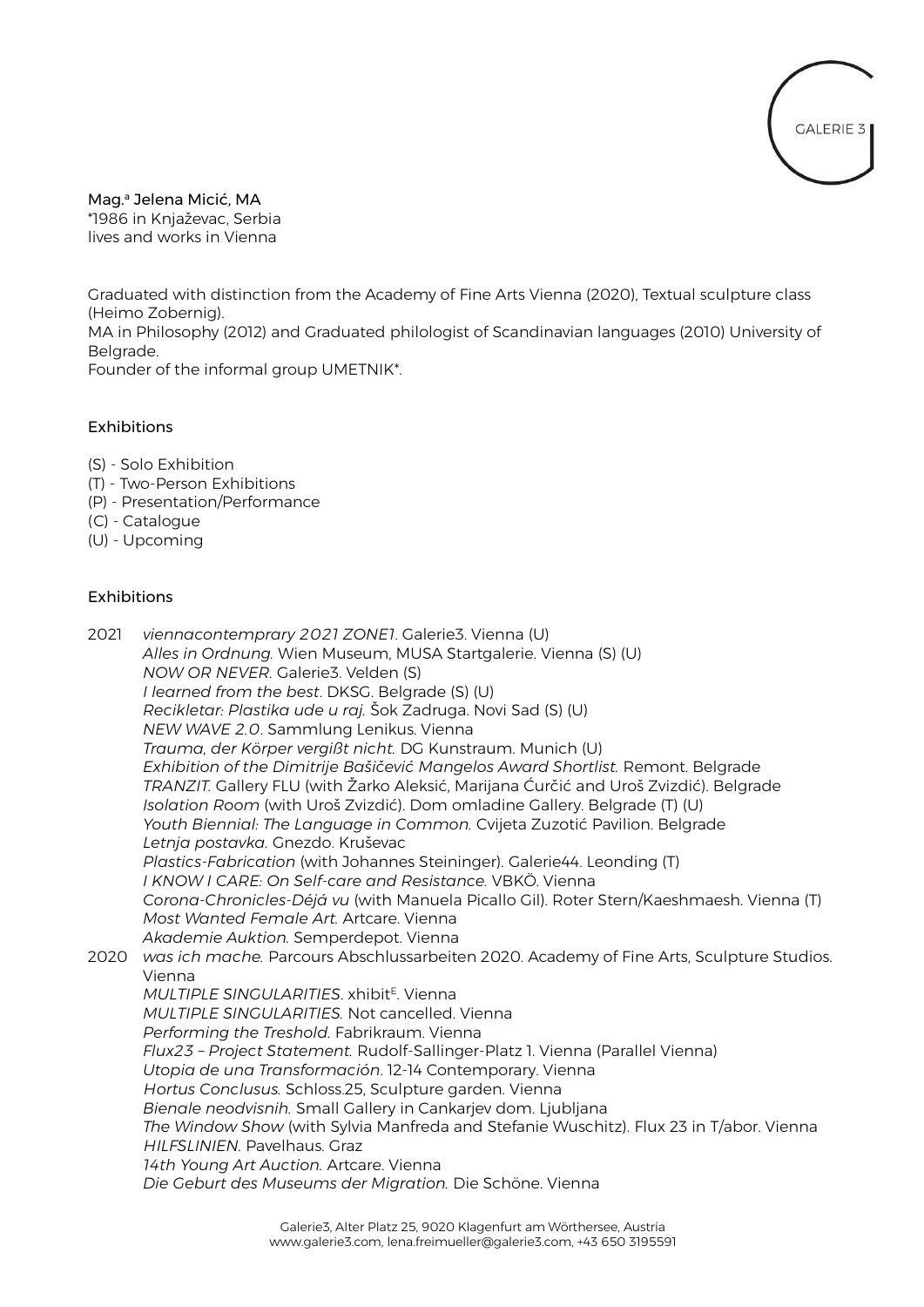

|      | 2020 Hi! Ich bin beim Karpfenkönig. Stadtlabor Floridsdorf. Vienna<br>bleischwer (with Lara Erel and Vasilena Gankovska). Fabrikraum Project Space. Vienna |
|------|------------------------------------------------------------------------------------------------------------------------------------------------------------|
| 2019 | MOLERAJ. Temporary Parapet. Bratislava (S)                                                                                                                 |
|      | kunstnah/kunstfern. Galerie IG Bildende Kunst. Vienna (S)                                                                                                  |
|      | I KNOW I CARE. Waschhalle Wienerberg, George-Washington-Hof. Vienna (C)                                                                                    |
|      | Spezialschule für Bildhauerei. Xhibit <sup>E</sup> . Vienna (C)                                                                                            |
|      | $\alpha$ . Aquarium. Vienna                                                                                                                                |
|      | publishing shit. University Library of the Academy of Fine Arts Vienna (C)                                                                                 |
|      | Great, but late. Underground Gallery. Sofia (Sofia Art Week)                                                                                               |
|      | Doba obnove III. Gallery Reflektor. Užice                                                                                                                  |
|      | I AM SPOILED BY YOU (with Anthia Loizou and Anna Khodorkovskaya). periscope. Salzburg                                                                      |
|      | Design <sup>2</sup> = 100 x 100cm. Atrium VY7 Angewandte. Vienna<br>EXHIBIT.ON.RESOURCES. Public space. Vienna (C)                                         |
|      | 13th Young Art Auction. Kunstraum Nestroyhof. Vienna                                                                                                       |
|      | AIR4. Ravnikar Gallery Space. Ljubljana                                                                                                                    |
|      | Radovi sa 41. JLK u Beogradu. Kuća Kralja Petra. Belgrade (C)                                                                                              |
|      | Praise the Laziness. 12-14 Contemporary. Vienna                                                                                                            |
|      | Aquarium. Aquarium. Vienna (FOTO WIEN)                                                                                                                     |
| 2018 | NO-YELLOW. Gallery Reflektor. Užice (S)                                                                                                                    |
|      | CONNECTION. Galeria WL4 Przestrzeń Sztuki/Oliwa Town Hall of Culture. Gdansk                                                                               |
|      | Non-Aligned (with Mariama Diallo). Wolke. Vienna (T)                                                                                                       |
|      | ÖI Talentestipendium Bildende Kunst (with Matthias Lindtner). Wiener Ringturm. Vienna (T) (C)                                                              |
|      | Sisters in Arms (with Vera Klimentyeva). Loft 8. Vienna (T)                                                                                                |
|      | Woman, all too woman. Muzeul de Artă Timișoara                                                                                                             |
|      | W+? (with Olesya Kleymenova). Zigutamve photography. Vienna (T)                                                                                            |
|      | minus20degree: Art&Architecture Winter Biennale. Public space. Flachau                                                                                     |
|      | Delirious Islands. Public space. Belgrade (Belgrade Month of Photography)                                                                                  |
|      | 41. Jalovik Art Colony. Dom kulture. Jalovik (C)                                                                                                           |
|      | Reunion On The Grass - Sharing what can't be solved! das weisse haus. Vienna                                                                               |
|      | Pogledi 2018. Gallery 73. Belgrade (C)                                                                                                                     |
|      | Kunstasyl. Semperdepot. Vienna                                                                                                                             |
|      | AIR4. Ravnikar Gallery Space. Ljubljana                                                                                                                    |
|      | SIGN(AL)S. Dessous. Vienna (DREISECHSFUENF 03 Festival)                                                                                                    |
|      | Andere Welten 2017. Photon Gallery. Vienna (C)                                                                                                             |
|      | III International Biennial of Artistic Drawing. Dušan Starčević Memorial gallery. Smederevska<br>Palanka                                                   |
|      | Road Show East part II. 12-14 contemporary. Vienna                                                                                                         |
|      | Road Show East part II. Chemical Institute. Ljubljana                                                                                                      |
|      | Road Show East part II. Greta. Zagreb                                                                                                                      |
|      | Road Show East part II. Ostavinska galerija. Belgrade                                                                                                      |
|      | Für die Fisch. Selch-Haus. Landgasthof Haidl. Thaya (Viertelfestival Niederösterreich)                                                                     |
| 2017 | BOJNA POLJA. KCNS, Mali likovni salon. Novi Sad (C) (S)                                                                                                    |
|      | I love Sol, but he loves Josef. Haus der Frau. Linz (S)                                                                                                    |
|      | Tiefe Kirschen. Lisa Kandlhofer. Vienna                                                                                                                    |
|      | Different Worlds. Kino Šiška. Ljubljana (C)                                                                                                                |
|      | Gradual Home. Aacollections. Vienna                                                                                                                        |
|      | Molotow Party. Aquarium. Vienna (S)                                                                                                                        |
|      | Mladi 2017: Ovo menja sve. Niš Art Foundation. Ex-Eurosalon. Belgrade (C)                                                                                  |
|      | Mladi 2017: Ovo menja sve. Niš Art Foundation. Philip Morris Gallery. Niš (C)                                                                              |
|      | A Marriott in Ritz Clothing. Alte Post. Vienna (TAKE Festival)                                                                                             |
|      | 72 Publication Launch. A307. Vienna (P)                                                                                                                    |
|      | THE GRAND TOUR SHOW. Kvaka 22. Belgrade                                                                                                                    |
|      | Districta #23. CREAU. Stable X. Vienna                                                                                                                     |
|      | Tschau Ragazzi. Academy of Fine Arts. Vienna                                                                                                               |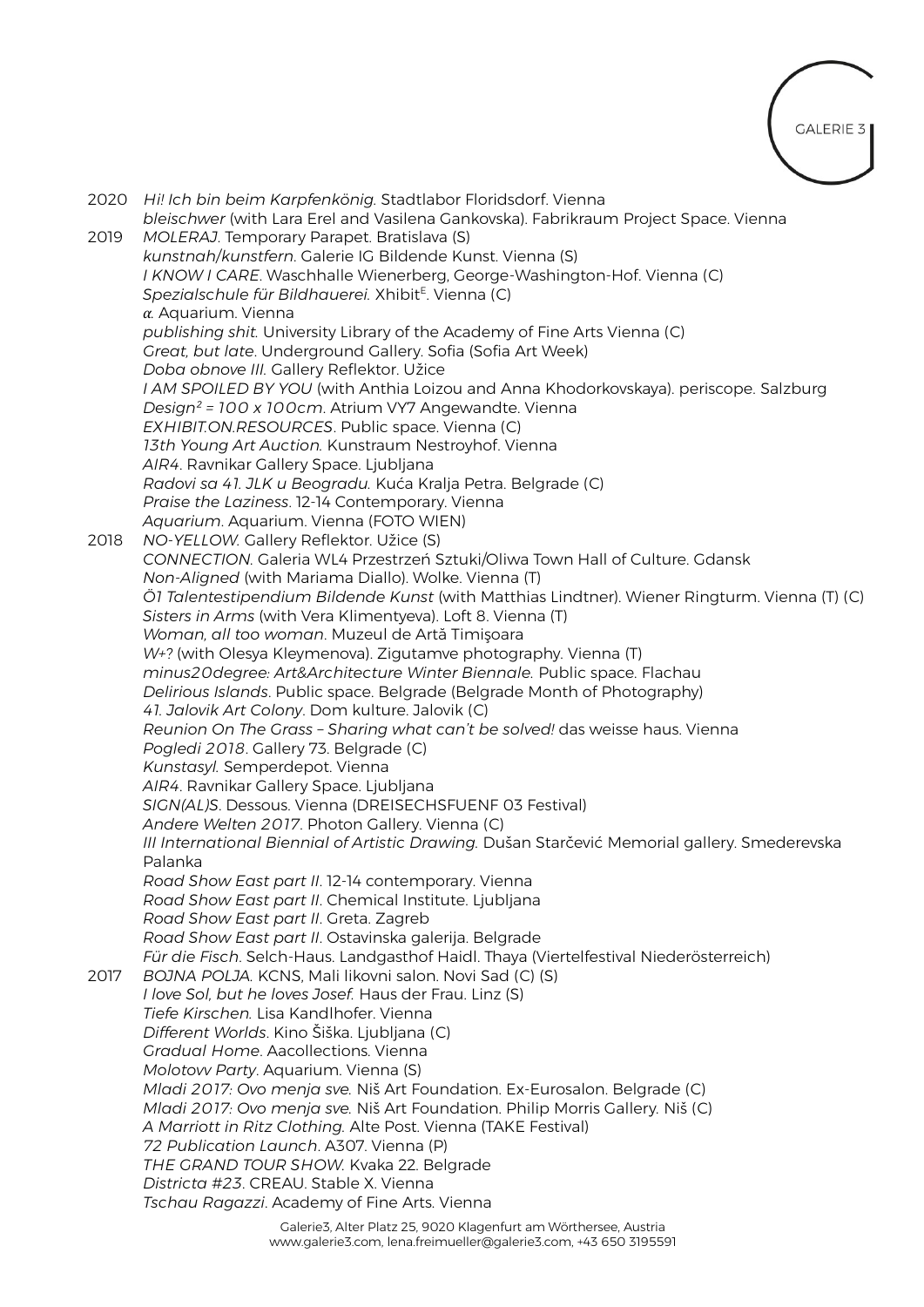

| 2017 | Kunst Kebab. Museumsquartier Passage. Vienna (C)<br>Pseudoscienza Art-magazine #3: Surprise Edition. Jan Arnold Gallery. Vienna (P)<br>VI Exhibition of Young Artists. EGallery. Belgrade<br>25. ART-Market. Kuća kralja Petra. Belgrade (C)                                                                                                   |
|------|------------------------------------------------------------------------------------------------------------------------------------------------------------------------------------------------------------------------------------------------------------------------------------------------------------------------------------------------|
|      | #freezetheframe Vol.3. Mo.ë. Vienna                                                                                                                                                                                                                                                                                                            |
|      | Shu! Burggasse. Vienna (P)                                                                                                                                                                                                                                                                                                                     |
| 2016 | ANEKUMENA. Dom omladine Gallery. Belgrade (C) (S)                                                                                                                                                                                                                                                                                              |
|      | Ohne Titel (Projektraum/Plattform). Austrian Sculpture Park. Graz (C)                                                                                                                                                                                                                                                                          |
|      | BALKANIZATION. Friday Exit. Vienna (C)                                                                                                                                                                                                                                                                                                         |
|      | More Than A Sum. Mandelkern Project. Vienna (Eyes On - Month of Photography)<br>I Am Sorry, This is Photography. Aquarium. Vienna (Eyes On - Month of Photography) (C)<br>Putzmalerei der Frau Jelena (Performance). Academy of Fine Arts. Vienna (S)<br>Maintaining the Pictures (Performance) @ How high can you bounce? Produzentengalerie. |
|      | Vienna (P)                                                                                                                                                                                                                                                                                                                                     |
|      | How high can you bounce? Produzenten Galerie. Vienna (C)                                                                                                                                                                                                                                                                                       |
|      | Young Photographers Exhibition. Fine Arts Galerie. Traismauer (C)                                                                                                                                                                                                                                                                              |
|      | Outta Space. Friday Exit. Vienna                                                                                                                                                                                                                                                                                                               |
|      | MILLENNIALS. Breite Gasse. Vienna                                                                                                                                                                                                                                                                                                              |
|      | The Anatomy of Melancholy. Ateliertheater. Vienna                                                                                                                                                                                                                                                                                              |
|      | Going South. Galerie Marenzi. Leibnitz                                                                                                                                                                                                                                                                                                         |
|      | Begegnung mit dem Anderen. Festsaal der Bezirksvorstehung Wieden. Vienna                                                                                                                                                                                                                                                                       |
|      | IMPULS 3. Kafe-galerija Petak. Belgrade (C)                                                                                                                                                                                                                                                                                                    |
|      | VISUAL disORDER. ŠTAB Gallery. Belgrade (C)                                                                                                                                                                                                                                                                                                    |
| 2015 | OTAC/FATHER. Inex Gallery. Belgrade (S)                                                                                                                                                                                                                                                                                                        |
|      | PICTURE IN THE BOOK - THE BOOK IN THE PICTURE. University Library, Academy of Fine Arts                                                                                                                                                                                                                                                        |
|      | Vienna (S)<br>ECUMENA. Atelier Suterena. Vienna                                                                                                                                                                                                                                                                                                |
|      | TRANSFORM. Projektraum junge Kunst, Kunstfabrik. Groß Siegharts (S)                                                                                                                                                                                                                                                                            |
|      | WHERE IS THE FISH. Rundgang 2015. Academy of Fine Arts, Aquarium. Vienna                                                                                                                                                                                                                                                                       |
|      | THE TITLE IS IN THE HEAD (with Žarko Aleksić). AU. Vienna (T)                                                                                                                                                                                                                                                                                  |
|      | Vergessen. Conspect Curators. Brick5. Vienna (C)                                                                                                                                                                                                                                                                                               |
|      | Presek stanja svesti. Ulična galerija. Belgrade                                                                                                                                                                                                                                                                                                |
|      | PROFILE PICTURE. Ulična galerija. Belgrade                                                                                                                                                                                                                                                                                                     |
|      | Galerie Überall. Public space. Vienna                                                                                                                                                                                                                                                                                                          |
|      | Self-portrait (Refoto Magazine). Artget Gallery. Belgrade                                                                                                                                                                                                                                                                                      |
|      | ArtStreamShop@MQ Wien. Public space. Vienna                                                                                                                                                                                                                                                                                                    |
|      | 3 2 1 Test Show. OKAPI Studio. Vienna                                                                                                                                                                                                                                                                                                          |
|      | WALK OF ART. Sujetserie IV. Kunstschaffen. Gallery HO + Public space. Vienna                                                                                                                                                                                                                                                                   |
|      | ARTWALK. Kunst macht Beine. Vereinshaus. Groß Siegharts (C)                                                                                                                                                                                                                                                                                    |
| 2014 | FORMA.izam. Gallery SKC. Belgrade (S)                                                                                                                                                                                                                                                                                                          |
|      | Project Four: Fluid Mechanics. Parallel Vienna 2014. Altes Zollamt. Vienna<br>Power/Control. Wals.gallery. Munich                                                                                                                                                                                                                              |
|      | Sources and Secrets. Denkfabrikat Werkschau 2014. Mo.ë. Vienna                                                                                                                                                                                                                                                                                 |
|      | POSTMortem. Ulična galerija. Belgrade (S)                                                                                                                                                                                                                                                                                                      |
|      | Portraits of Death (with Žarko Aleksić). Einbaumöbel. Vienna (T)                                                                                                                                                                                                                                                                               |
|      | SAY IT.RS>. Old Knoll Gallery. Vienna                                                                                                                                                                                                                                                                                                          |
|      | SAY IT.GR>. Old Knoll Gallery. Vienna                                                                                                                                                                                                                                                                                                          |
|      | Young Photographers Exhibition. Fine Arts Galerie. Traismauer (C)                                                                                                                                                                                                                                                                              |
|      | 3+1. Aquarium. Academy of Fine Arts Vienna                                                                                                                                                                                                                                                                                                     |
|      | Jedes Stück 1 Euro. Lust Gallery. Vienna                                                                                                                                                                                                                                                                                                       |
|      | SELBSTPORTRÄT 2014. KMG Art Gallery. Vienna                                                                                                                                                                                                                                                                                                    |
|      | AENEA. Operngasse. Vienna (P)                                                                                                                                                                                                                                                                                                                  |
|      | Lovely Day on Pasture. Painting studio/Schillerplatz, E11. Academy of Fine Arts Vienna (P)<br>Portfolio Review@Wunderkammer. TUWien. Vienna                                                                                                                                                                                                    |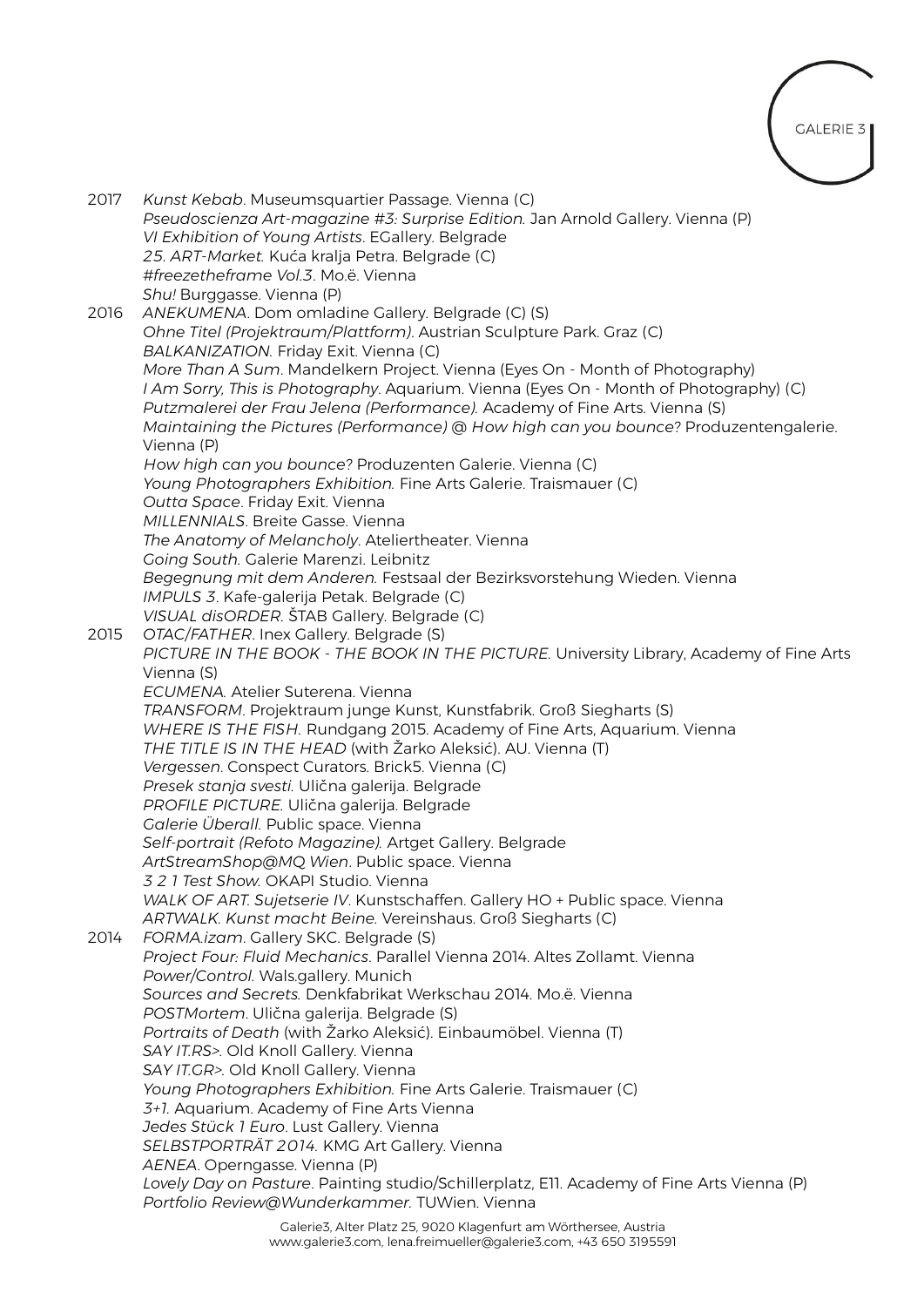**GALERIE 3** 

2014 *Edition of the Figurative Painting class.* Rundgang 2014. Painting studio/Schillerplatz, E17. Academy of Fine Arts Vienna 2013 *IV International festival Š.U.N.D.* Fabrica Braco de Prata. Lisboa *RE/8 DESIGN PARK*. Cultural Center. Novi Sad *Nepokoreni grad*. Festival of independent culture. Na Gazi Youth center. Karlovac *100NAJ*. Freedom. Belgrade (S) *PROJEKAT360.* Circus Gallery SKC. Belgrade (C) *REČ U PROSTORU.* Happy Center SKC. Belgrade *16. BJCEM. Errors Allowed.* Gallery Progress. Belgrade (C) *Phodar Biennial*. Ilia Beshkov Gallery. Pleven *POZIV NA SUDAR* (with Žarko Aleksić). Eurocenter. Belgrade (Night of the Museums) (T) *Sudari*. Patosoffiranje. Cultural Center. Smederevo *Periscope.* Podmornica. Belgrade (P) *Analogije*. Virtual Cultural Center. Kraljevo (P) *Kriptografija grada*. Night of the museums. Muzej rudničko-takovskog kraja. Gornji Milanovac *Kultobran.* Gallery of the Homeland Museum. Knjaževac *4 on 4*. Public space. Knjaževac *Dr. Karanka's Print Stravaganza*. CZKD. Belgrade *Inex Sales Show*. Inex Gallery. Belgrade (C) 2012 *Femix.* Cultural Center REX. Belgrade *Monochrome (Refoto Magazine).* Artget Gallery. Belgrade *XI International Biennial of Miniature Art.* Cultural center Gornji Milanovac (C) *Days of photography in Serbia*. Dom kulture. Čačak (C) *Prohibicija*. Mixer festival. Kustosiranje. Belgrade *U ritmu sreće*. Night of the museums. Gallery of Fine art Rajko Mamuzić gift collection. Novi Sad *Profutura*. Gallery of the Open Folk University. Poreč *III International Festival Š.U.N.D*. Novi prostor SKC. Belgrade *VIDEOMEDEJA.* Novi Sad (Made in Serbia Selection) *Čuvari trenutaka*. Gallery of the railway station. Belgrade (C) *Čuvari trenutaka*. Open University Gallery. Subotica (C) *Čuvari trenutaka*. Fuji gallery. Novi Sad (C) 2011 *Creative or Cloned*. O3one. Belgrade (C) *II International Art Festival Š.U.N.D*. ArtCENTAR. Belgrade *PDP Convention 4*. University of Technology. Novi Sad (C) *ReKREAkCIJA*. UK Parobrod. Belgrade *XVI International Salon for Miniature Photography.* Gallery DKSG. Belgrade *Palilulska olimpijada kulture*. DKC. Belgrade 2010 *Nevidljivi grad*. Artget. Belgrade (C) *PDP Convention 3*. University of Technology. Novi Sad (C)